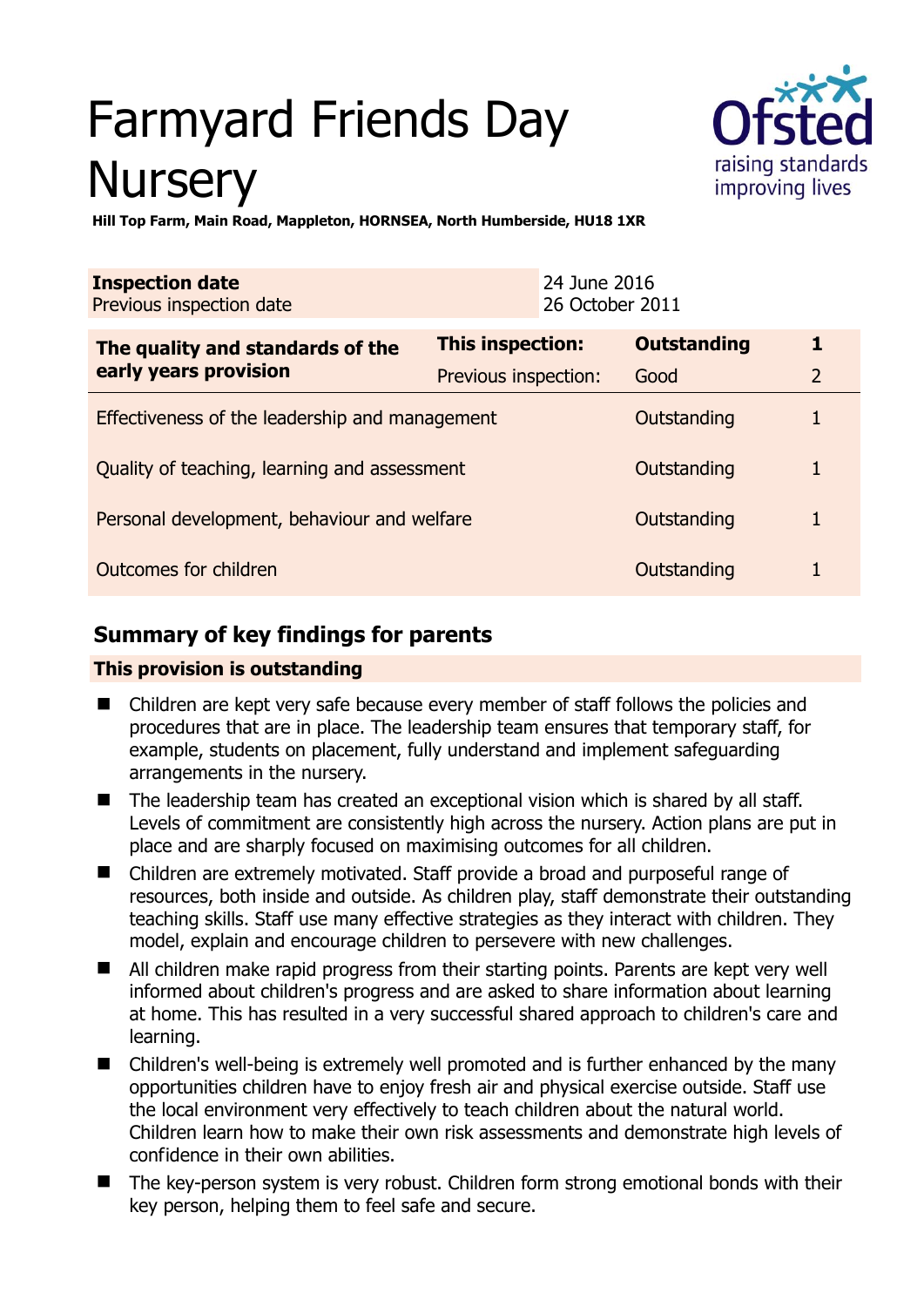## **What the setting needs to do to improve further**

## **To further improve the quality of the early years provision the provider should:**

■ continue to strengthen partnerships with other settings that children attend to identify how even more information can be shared.

#### **Inspection activities**

- The inspector observed the quality of teaching during activities, both indoors and outside, and assessed the impact this has on children's learning.
- The inspector completed a joint observation with the provider.
- The inspector looked at a range of policies and procedures, including safeguarding, and checked evidence of the suitability of staff.
- The inspector spoke to parents during the inspection and took account of their views.

#### **Inspector**

Rose Tanser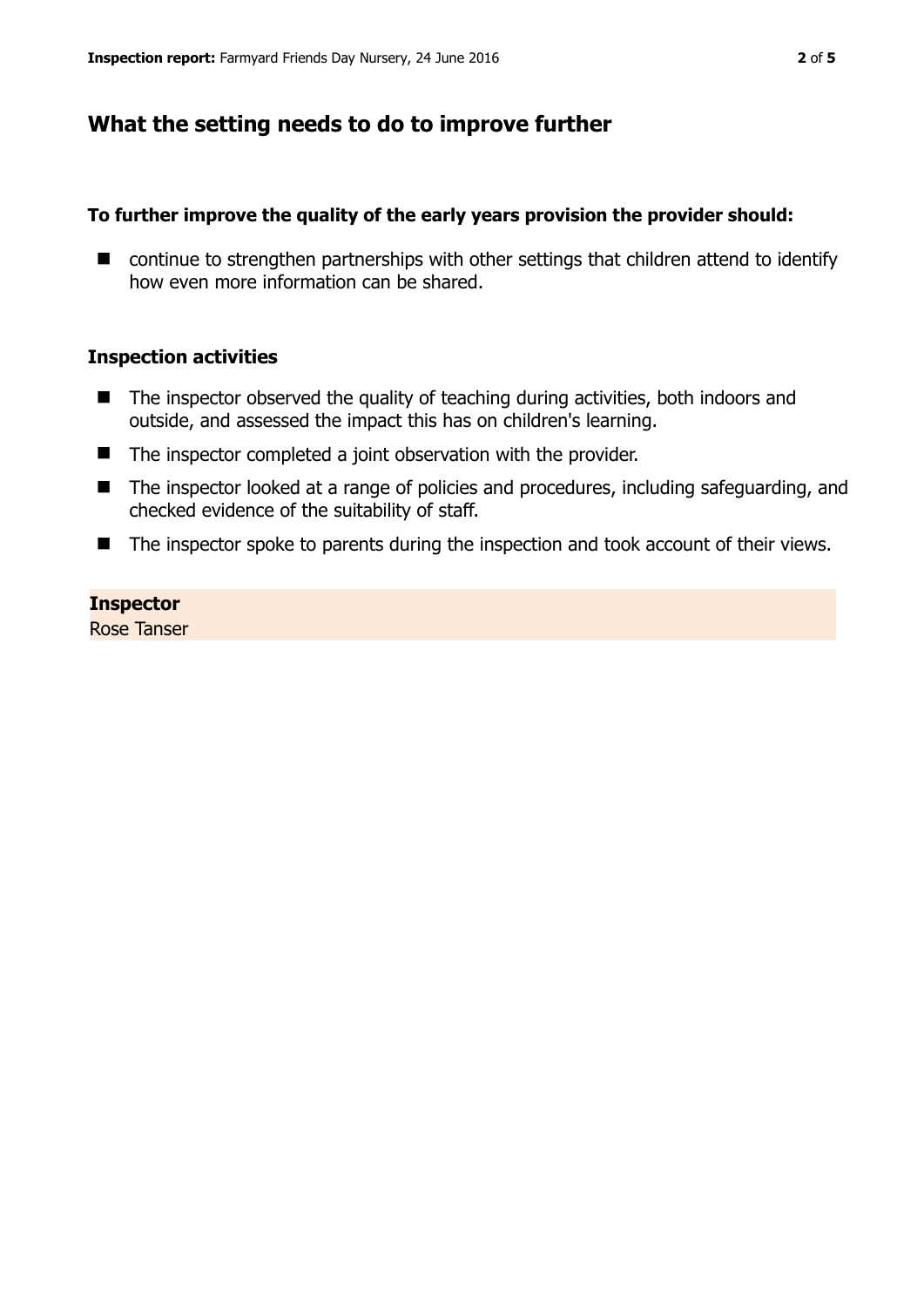## **Inspection findings**

## **Effectiveness of the leadership and management is outstanding**

The quality of leadership is inspirational across the nursery. The team uses every opportunity to improve the already high standards of care and learning. Self-evaluation is robust and accurately prioritises improvements which have a very positive impact on children's learning and development. The views of children and parents are highly valued as part of this continuous process. The regular supervision meetings for staff also build on this excellent reflective practice. Staff are highly qualified and are given many opportunities to deepen their professional knowledge through training, both in house and from external agencies. The arrangements for safeguarding are effective. Staff have an excellent understanding of the signs to be concerned about in relation to child protection. Policies and procedures that relate to health and safety are rigorously followed by staff and are closely monitored by team leaders. There are rigorous recruitment and vetting procedures in place to ensure children are well protected.

## **Quality of teaching, learning and assessment is outstanding**

Children are highly motivated and competent learners. Staff are very skilled in planning for individual children. Their regular, accurate assessments result in planned activities that support children's sustained and rapid progress from their starting points. The leadership team frequently checks the accuracy of staff assessments to ensure that planned activities are well matched to individual children's learning needs. The quality of interactions between staff and children is consistently of the highest standard for children of all ages. Staff use every available opportunity to support children's language skills, which results in children being extremely confident communicators. For example, as children tend to their vegetable plot, a member of staff discusses the differences between weeds and plants. When children find a snail in the soil, they are encouraged to observe it closely. Staff point out the similarities between the snail and a tortoise they had recently seen in the nursery.

## **Personal development, behaviour and welfare are outstanding**

Children behave really well. They listen attentively to instructions and respond quickly and sensibly. The superb opportunities for learning outside mean that children, including babies, spend much of their time enjoying fresh air and physical exercise. Healthy snacks and drinks are provided throughout the day. Children are learning first hand the importance of healthy practices. They grow in confidence, knowing that if they need support, staff will respond to them in a positive and sensitive manner. Children demonstrate a strong sense of belonging in the nursery. Staff work tirelessly to ensure all children are included and make friends with their peers.

## **Outcomes for children are outstanding**

Children confidently explore the nursery and show great perseverance when faced with new challenges. All children make excellent progress in their learning, including those who receive funded early education. They are extremely well prepared as they move on through the nursery and then to school. Children who have special educational needs or disability make exceptional progress. Staff work closely with parents and professionals to ensure that their needs are quickly identified and met.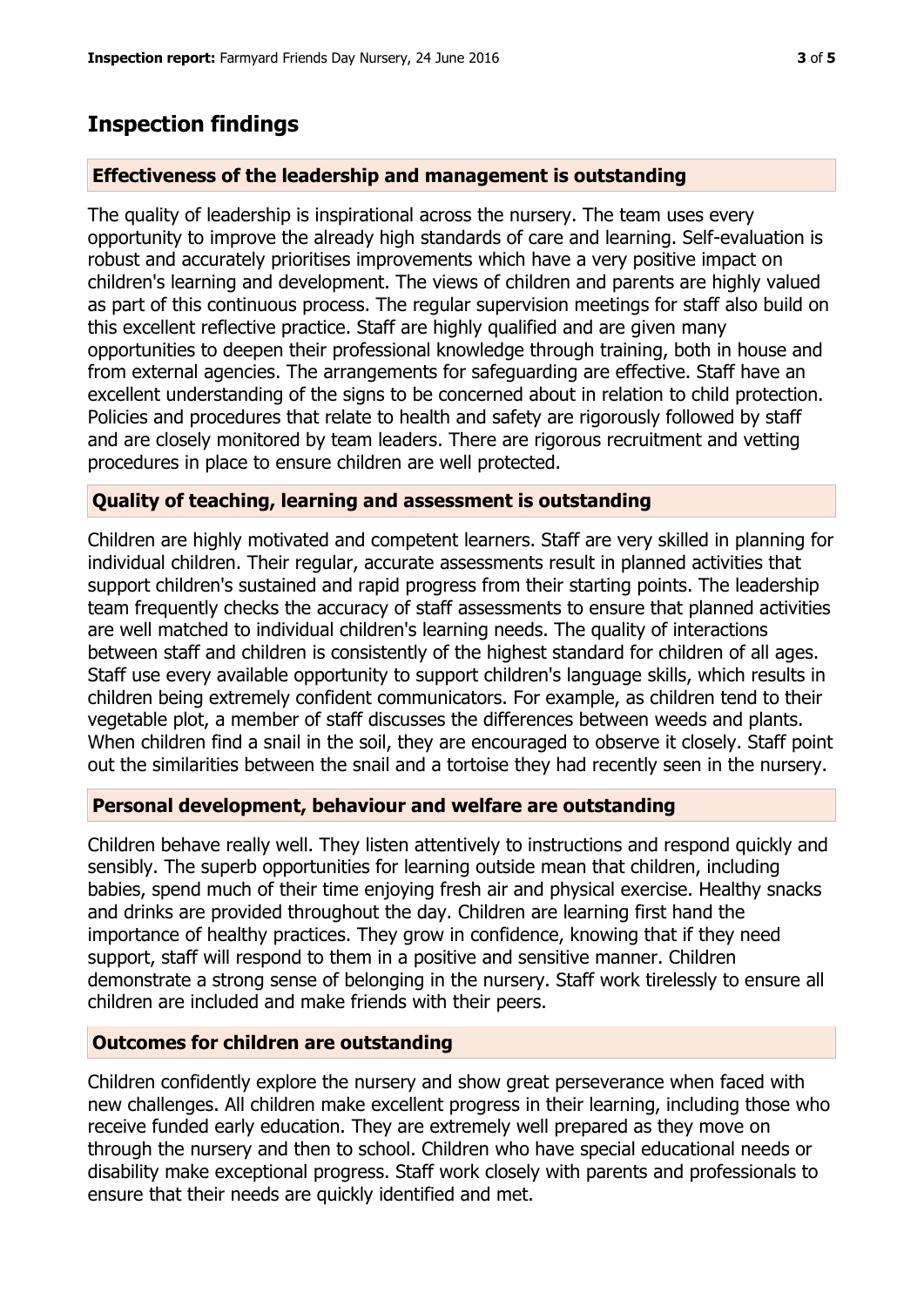## **Setting details**

| Unique reference number                             | EY347639                                                                             |  |
|-----------------------------------------------------|--------------------------------------------------------------------------------------|--|
| <b>Local authority</b>                              | East Riding of Yorkshire                                                             |  |
| <b>Inspection number</b>                            | 863190                                                                               |  |
| <b>Type of provision</b>                            | Full-time provision                                                                  |  |
| Day care type                                       | Childcare - Non-Domestic                                                             |  |
| <b>Registers</b>                                    | Early Years Register, Compulsory Childcare<br>Register, Voluntary Childcare Register |  |
| Age range of children                               | $0 - 8$                                                                              |  |
| <b>Total number of places</b>                       | 44                                                                                   |  |
| Number of children on roll                          | 78                                                                                   |  |
| Name of registered person                           | Caroline Jayne Basham                                                                |  |
| <b>Registered person unique</b><br>reference number | RP512771                                                                             |  |
| Date of previous inspection                         | 26 October 2011                                                                      |  |
| <b>Telephone number</b>                             | 01964 534333                                                                         |  |

Farmyard Friends Day Nursery was registered in 2007. The nursery employs nine members of childcare staff. Of these, eight hold appropriate early years qualifications, including one with early years professional status. The nursery opens from Monday to Friday, all year round, apart from two weeks at Christmas and on bank holidays. Sessions are from 7.45am until 6pm. The nursery provides funded early education for two-, threeand four-year-old children.

This inspection was carried out by Ofsted under sections 49 and 50 of the Childcare Act 2006 on the quality and standards of provision that is registered on the Early Years Register. The registered person must ensure that this provision complies with the statutory framework for children's learning, development and care, known as the early years foundation stage.

Any complaints about the inspection or the report should be made following the procedures set out in the guidance 'Complaints procedure: raising concerns and making complaints about Ofsted', which is available from Ofsted's website: www.gov.uk/government/organisations/ofsted. If you would like Ofsted to send you a copy of the guidance, please telephone 0300 123 4234, or email enquiries@ofsted.gov.uk.